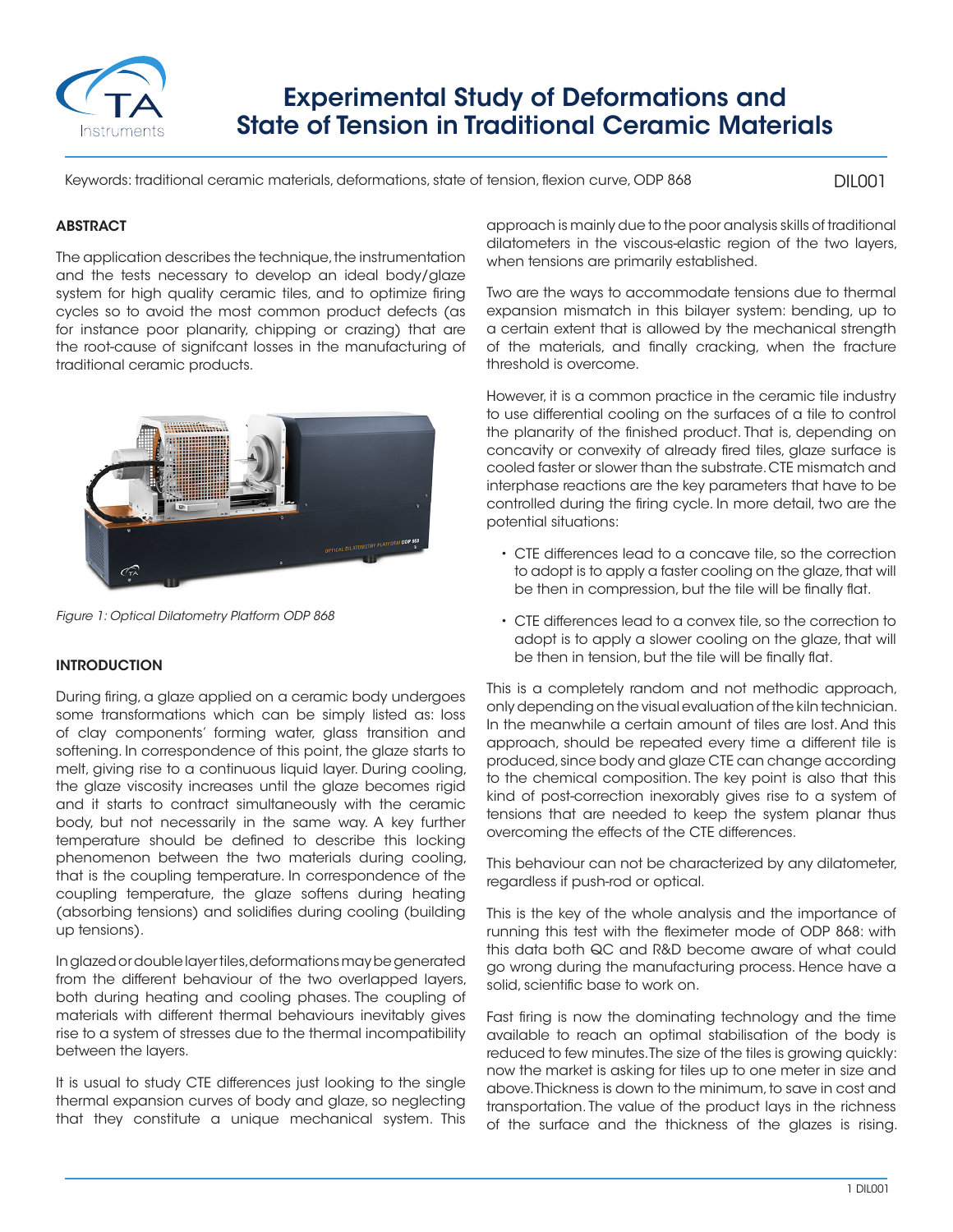Geometrical perfection is a must: tiles are mechanically squared to give a marble-like look to the surface. The big problem now is planarity. If we consider porous wall tiles, the old trick of increasing the state of compression of the glaze onto the body to avoid delayed crazing was working well on the old thick and small tiles. Now the same level of compression on the very same body and glaze but with a much larger size, has a nasty side effect: bending. To reduce the bending there is only one solution: reduce to the minimum the amount of compression. A second defect could appear in case of too high compressive tension in glaze: peeling. In some cases the tendency of the glaze to peel off the body appear in the sharp corner of three-dimensional products, such as kitchenware. The problem, now, is to know how much it is the minimum amount of compression. Since all glazes, like glasses, are characterized by a very low resistance to tractions stress, a little value of traction may causes their rupture. If the body expands even if in a small percentage, for example because of moisture absorption, the glaze may easily crack, unless it is in a state of compression with respect to the body. In this case, a little expansion of the body reduces the state of compression, without generating a dangerous traction. This tendency to react with water in the course of time cannot be completely eliminated: all glazed bodies show this problem. The only type of body that can be considered stable during the time is the completely sintered body, characterized by a lack in porosities. The problem, however, can be successfully tackled by studying the state of tension between glaze and body, by means of thermal expansion and bending tests.

**Theoretical deformations:** coupling between glaze and ceramic body was studied by Amoros, Negre, Belda and Sanchez, which used a formula derived from Timoshenko equation to calculate theoretically the curvature induced in a glazed ceramic tile by the state of tension (compression/ traction) of the glaze. They introduced some simplifying

$$
D = \frac{1}{8} \frac{L^2}{h} K_R \Delta c \tag{1}
$$

hypotheses: isotropic, homogeneous, perfectly elastic materials, no interface development between support and glaze, same temperature among the layers, elasticity moduli ratio constant during cooling.

**Where** 

D = deformation intended as "deflection" [mm],

 $L =$  length  $[mm]$ , h = thickness  $[mm]$ ,

ΔC = percentage difference between the single dilatometric curves of the ceramic body and the glaze at room temperature (after translating the glaze dilatometric curve so that it coincides with the body dilatometric curve in correspondence of the coupling temperature), and

$$
K_R = \frac{6(m+1)^2 mn}{m^4n^2 + 4m^3n + 6m^2n + 4mn + 1} \text{ with } m = \frac{s_g}{s_s} \text{ and } n = \frac{E_g}{E_s}
$$
\n(2)

**Where** 

- $\mathsf{S}_{\mathsf{s}}^{\vphantom{\dagger}}$  = support thickness,
- $S_{0}$ = glaze thickness,
- $\mathsf{E}_{\mathsf{s}}$ = support elasticity modulus,
- $E<sub>a</sub>=$  glaze elasticity modulus.

It should be pointed out that ΔC value needs an experimental determination; however some interesting remarks can be made. In a further publication, Amoros and Moreno clarified that, during firing, diffusion and dissolution phenomena between glaze and support layers occur and a glazebody interphase develops. Thus, glaze and body do not behave as independent layers because of the presence of such interphase, which affects the properties of the final product, including planarity. For this reason, they state that coupling between glaze and support should be investigated experimentally, using the experimental conditions which better reproduce the industrial ones.



*Figure 2: Quantities used in equations (1) and (2)*

#### EXPERIMENTAL METHOD

Considering the limits to determine theoretically the flexion behaviour of a glazed ceramic material, experimental methods are of fundamental importance for studying the deformations induced by the state of tension established between graze and ceramic support. Optical techniques allows to characterize the material behaviour during firing and cooling without entering in contact with the specimen and thus with no interference caused by the measuring system, obtaining a good comprehension of the material real behaviour in an actual industrial firing cycle. The instrument used in this paper to study the deformations and the state of tension in ceramic materials is the Fleximeter mode of ODP 868. A small sample bar is suspended between two holding rods 70 mm spaced, while a camera frames the centre of the sample, which moves downward or upward during the heat treatment (Figure 3). The beam of blue light which lights the



centre of the specimen has a wave length of 478 nanometres and enables to reach the optical resolution of 0,2 micron per pixel of the digital camera. Until now, the instrument used to measure the coupling temperature was the Steger tensiometer and the analysis was quite problematical. The

*Figure 3: ODP 868 FLEX specimen (80x5x5 mm) obtained from a glazed porcelain tile*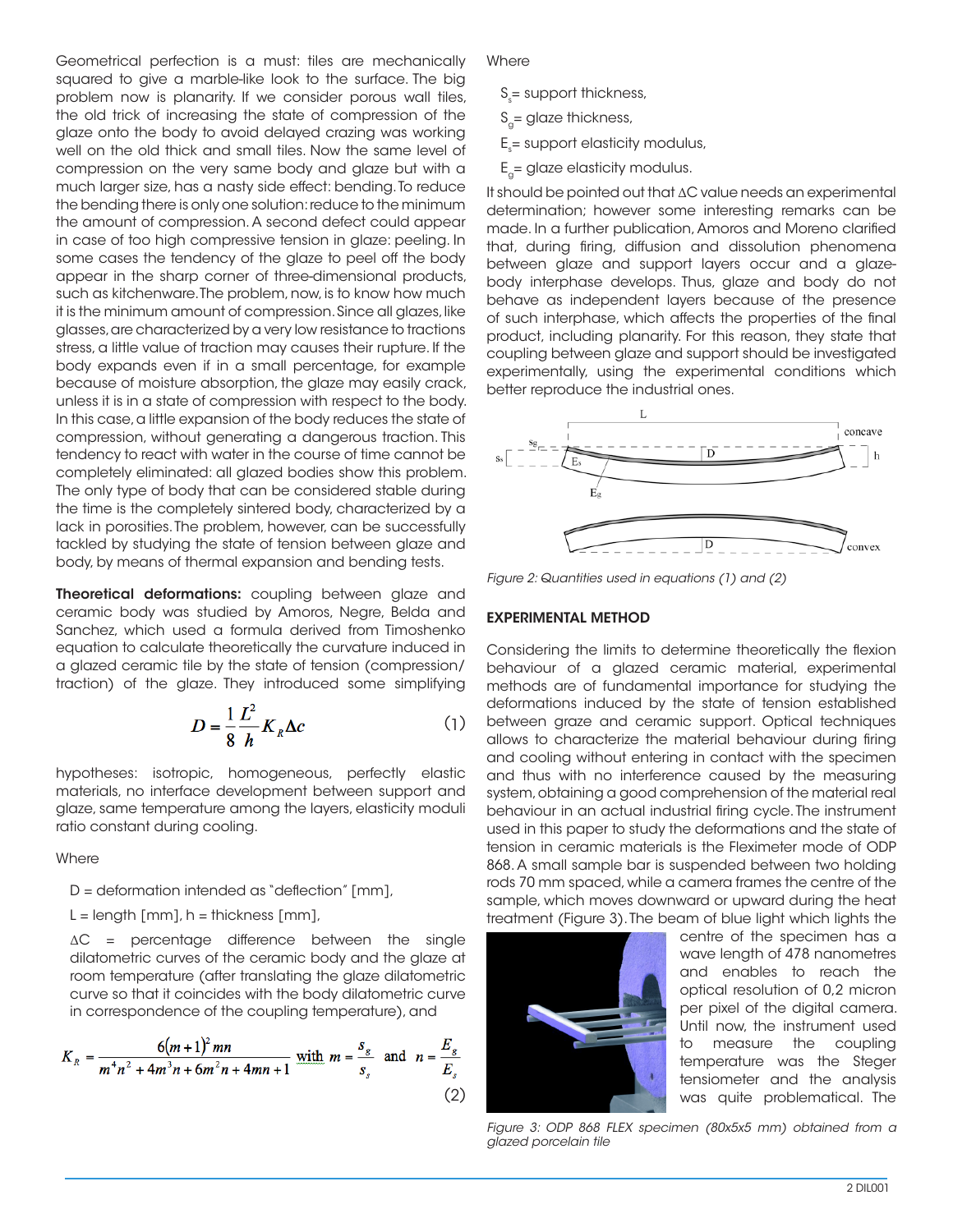test was performed with very long (30 cm) specimen which was not placed completely inside the kiln, with consequent lack in homogeneity in sample temperature.

The curve obtained with this instrument allows to identify the coupling temperature between glaze and ceramic body, to obtain information about the sample planarity and pyroplastic behaviour, to study qualitatively the state of tension established between glaze and body.



*Figure 4: Scheme of the optical Fleximeter* 

#### RESULTS AND DISCUSSION

Different information are available in Figure 5, where a two ways heating cycle (with 20°C/min as heating rate and slow cooling) has been applied on a glazed monoporosa sample: absolute bending values remains within one hundred microns because up to the glaze melting (during heating) and from coupling temperature (during cooling), bending occurs mainly owing to a difference in thermal expansion (that is elastic deformation) between layers. The downward flexion in the initial part of the curve is due to the differences between the coefficients of thermal expansion of glaze and body: having the body an higher CTE compared to the glaze, it is subjected to an higher expansion, becoming longer than the glaze. The specimen appears concave. The curve shows a negative peak at 600°C, after the transition α quartz to β



*Figure 5: bending curve of a glazed monoporosa sample*



*Figure 6: expansion curve of glaze and body constituting the glazed monoporosa sample*



*Figure 7: After synchronizing the two expansion curves at the coupling temperature, they don't coincide anymore at the origin. The difference between them is the level of compression established in the glaze.*

quartz occurring into the ceramic body: in correspondence of this point the difference between the thermal expansion curves of glaze and body is maximum, also because the glaze is about to undergo the glass transition.

At the beginning of the cooling phase, the glaze is liquid and follows the body contraction without developing tensions. In correspondence of 700°C it is possible to identify the coupling temperature (Tc). Glaze and the body chemically interact and are bonded together. Above Tc tensions are released, below Tc, during cooling inside the kiln, tensions are built up. Then it can be argued that during cooling the curve should be symmetrical with the one in heating: wishful thinking because instead the flexion follows a different path, and the system does not come back to planarity. This phenomenon is primarily due to the differences between glaze's and body's CTEs that are greatly enhanced by the new formed interface. The glaze has become rigid enough to build up tensions, causing the flexion of the sample. In this example, it is easier